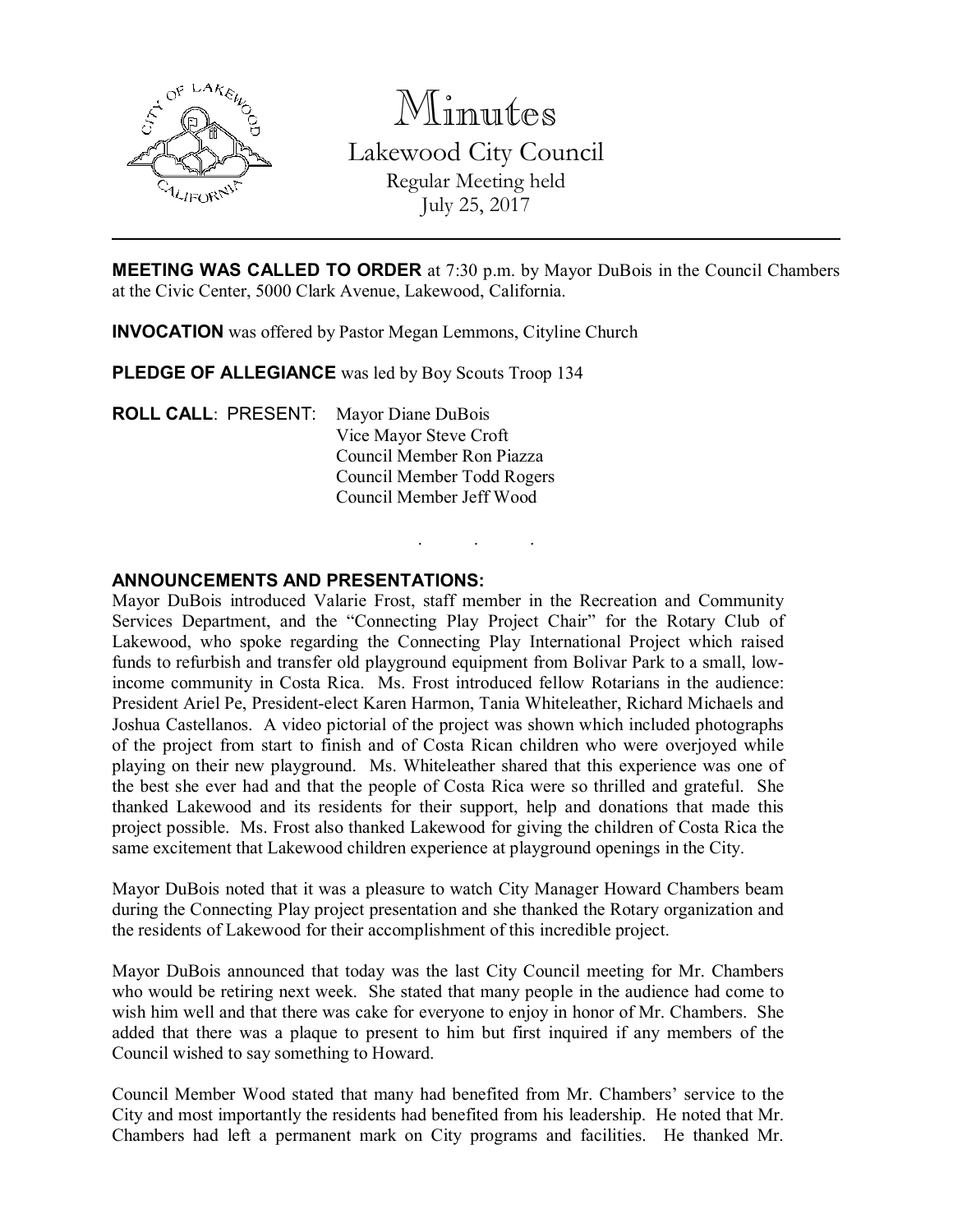# ANNOUNCEMENTS AND PRESENTATIONS: - Continued

Chambers and his staff for keeping the City on track and wished him the best success in his well deserved retirement.

Council Member Piazza stated that he had the privilege of working with Mr. Chambers for over 40 years and had the honor of witnessing all of the contributions that he had made to the community. He sincerely thanked Mr. Chambers on behalf of the residents of Lakewood and congratulated him on his retirement.

Vice Mayor Croft stated that it had been a privilege working with Mr. Chambers and thanked him for his good nature and humor over the years. He added that the community would continue to benefit from Mr. Chambers' focus on what was best for Lakewood. He shared his appreciation for all that Mr. Chambers had done and wished him an enjoyable retirement.

Council Member Rogers thanked Mr. Chambers for being a mentor and giving him insight into how a city operated. He stated that he would miss the security and comfort that Mr. Chambers gave the Council which would allow the potential to innovate. He thanked Mr. Chambers on behalf of the City Council, and all previous City Councils, for being a hero and champion for the community.

Mayor DuBois concurred that Mr. Chambers provided confidence and comfort for the City Council since his views were often widely accepted. She noted that Lakewood was in a good place thanks to his direction and he had put a plan in motion that the City would continue to follow. She added that the City was grateful for the dedication of their homegrown City Manager and she thanked him and his family for so graciously giving up their time with him so that he could successfully manage the City. She invited Mr. Chambers and the members of the City Council up to the podium for the presentation of his plaque.

Responding to an inquiry from Council Member Wood, Mr. Chambers stated that his plaque read "Howard Chambers, 48 years of service, City of Lakewood." He thanked everyone for all that they had done for him in his "quick" 41 years as City Manager. He added that the City Council was great and that City staff was excellent and that they all contributed to his great time at Lakewood.

#### ROUTINE ITEMS:

VICE MAYOR CROFT MOVED AND COUNCIL MEMBER PIAZZA SECONDED TO APPROVE ROUTINE ITEMS 1 THROUGH 8.

. . .

- RI-1 Approval of Minutes of the Meetings held June 13, June 27, July 8, and July 11, 2017
- RI-2 Approval of Personnel Transactions
- RI-3 Approval of Registers of Demands
- RI-4 Approval of Monthly Report of Investment Transactions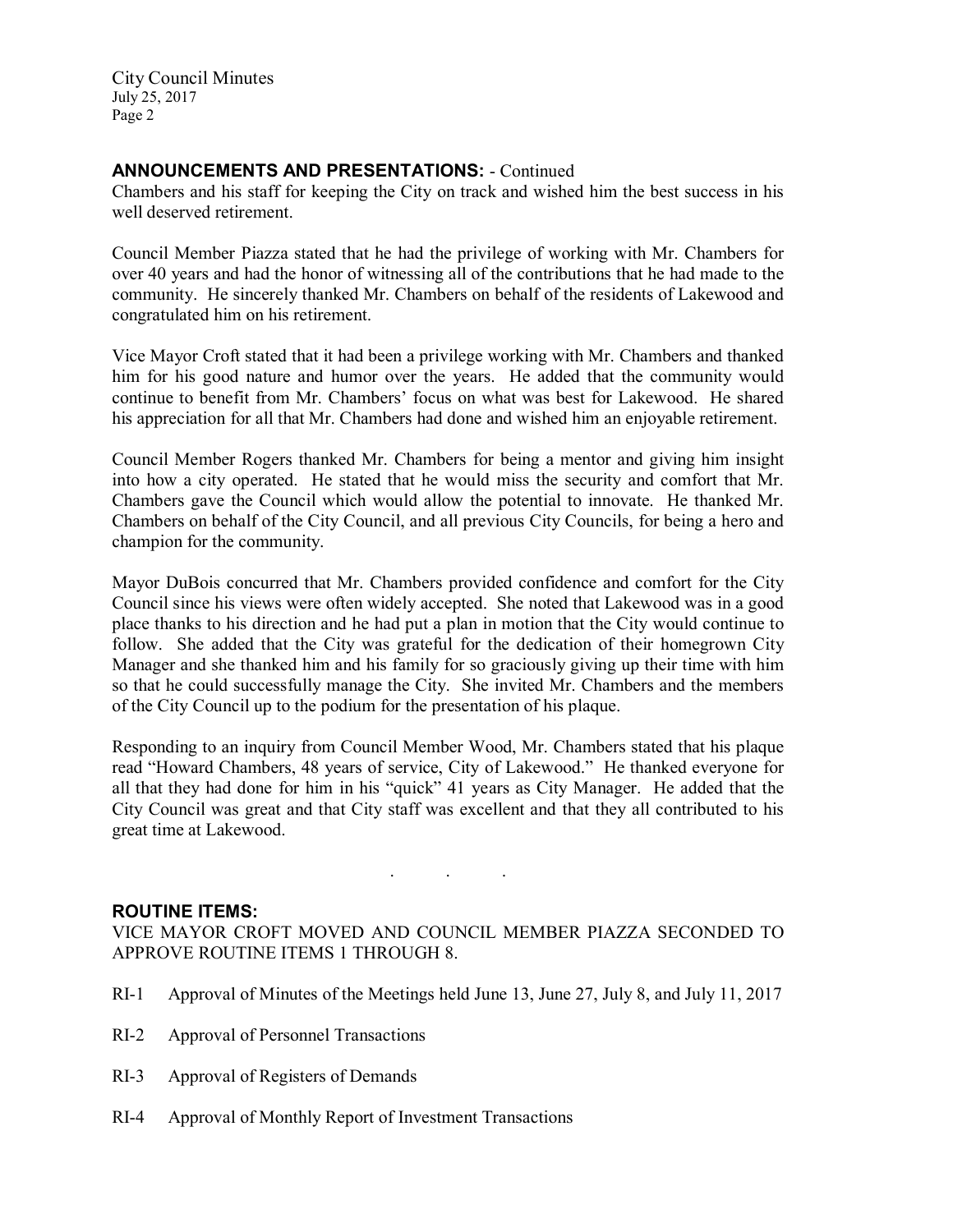#### ROUTINE ITEMS: - Continued

- RI-5 Approval of Quarterly Schedule of Investments
- RI-6 Approval of Designation of Voting Delegate for League Annual Conference
- RI-7 Approval of Establishing Fees for Wireless Telecommunications Related Permits, Resolution No. 2017-35
- RI-8 Rescinding Approval of Agreement for SCADA System Upgrades with Macro Automatics Corporation

UPON ROLL CALL VOTE, THE MOTION WAS APPROVED:

AYES: COUNCIL MEMBERS: Wood, Piazza, Croft, Rogers and DuBois NAYS: COUNCIL MEMBERS: None

# 1.1 • REPORT OF DELINQUENT FEES FOR GARBAGE, WASTE AND REFUSE COLLECTION AND DISPOSAL

. . .

Administrative Services Director Diane Perkin made a presentation based on the report in the agenda and stated that 368 notices had been mailed to property owners with delinquent refuse collection accounts, and that as of close of business today, 228 remained unpaid. It was the recommendation of staff that the City Council adopt Resolution No. 2017-36 confirming the report of Delinquent Fees and Charges.

RESOLUTION NO. 2017-36; A RESOLUTION OF THE CITY COUNCIL OF THE CITY OF LAKEWOOD CONFIRMING THE REPORT OF DELINQUENT FEES AND CHARGES FOR GARBAGE, WASTE AND REFUSE COLLECTION AND DISPOSAL WITHIN THE CITY OF LAKEWOOD, COUNTY OF LOS ANGELES, STATE OF CALIFORNIA, MAY 31, 2017

Mayor DuBois opened the public hearing at 8:03 p.m. and called for anyone in the audience wishing to address the City Council on this matter. There was no response.

VICE MAYOR CROFT MOVED AND COUNCIL MEMBER WOOD SECONDED TO APPROVE THE REPORT OF DELINQUENT FEES AND CHARGES AND TO APPROVE RESOLUTION 2017-36.

. . .

UPON ROLL CALL VOTE, THE MOTION WAS APPROVED:

AYES: COUNCIL MEMBERS: Wood, Piazza, Croft, Rogers and DuBois NAYS: COUNCIL MEMBERS: None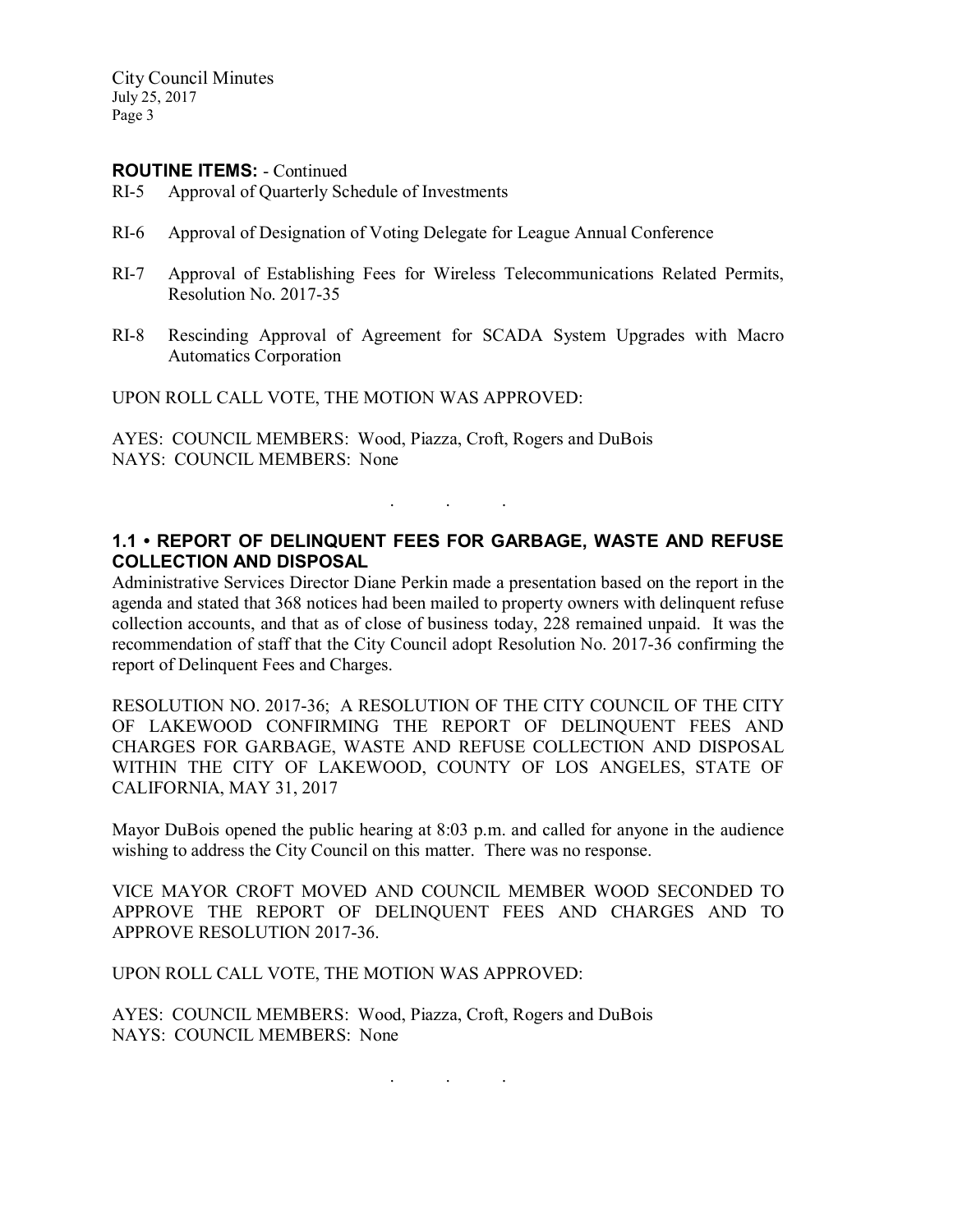## 1.2 • COMMUNITY DEVELOPMENT BLOCK GRANT 2017-18 ACTION PLAN

Sonia Southwell, Director of Community Development, displayed slides and made a presentation based on the report in the agenda. She stated that to be eligible to receive funding from the U.S. Department of Housing and Urban Development under the Community Development Block Grant Program, the City was required to submit a Consolidated Plan and an Annual Action Plan. She added that the City was also required to conduct a 30-day public comment period for the proposed Action Plan and that the period was extended to today from March 2 because after the 30-day mark the allocation amounts had not been disclosed. Ms. Southwell noted that the allocation for fiscal year 2017-2018 was \$510,476 and that CDBG funds would be used for various matters including the Burns Community Center project and public services such as Community Family Guidance, Pathways Volunteer Hospice, Meals on Wheels and Human Services Association. She concluded by stating that staff recommended the City Council conduct a public hearing to receive comments on the proposed Action Plan and following the public hearing, approve the FY 2017-2018 Action Plan and authorize the City Manager to direct staff to submit to HUD the CDBG funding application Form 424 and approved Action Plan along with the required CDBG certifications by no later than August 14, 2017.

Mayor DuBois opened the public hearing at 8:06 p.m. and called for anyone in the audience wishing to address the City Council on this matter. There was no response.

COUNCIL MEMBER ROGERS MOVED AND COUNCIL MEMBER PIAZZA SECONDED TO APPROVE STAFF'S RECOMMENDATIONS. UPON ROLL CALL VOTE, THE MOTION WAS APPROVED:

AYES: COUNCIL MEMBERS: Wood, Piazza, Croft, Rogers and DuBois NAYS: COUNCIL MEMBERS: None

Council Member Piazza advised residents that as they hear of possible CDBG program cuts they should be aware that funding from this program helps the City provide vital services to residents.

. . .

#### SUCCESSOR HOUSING ACTIONS

1. Approval of Registers of Demands VICE MAYOR CROFT MOVED AND COUNCIL MEMBER WOOD SECONDED TO APPROVE THE REGISTERS OF DEMANDS. UPON ROLL CALL VOTE, THE MOTION WAS APPROVED:

AYES: COUNCIL MEMBERS: Wood, Piazza, Croft, Rogers and DuBois NAYS: COUNCIL MEMBERS: None

. . .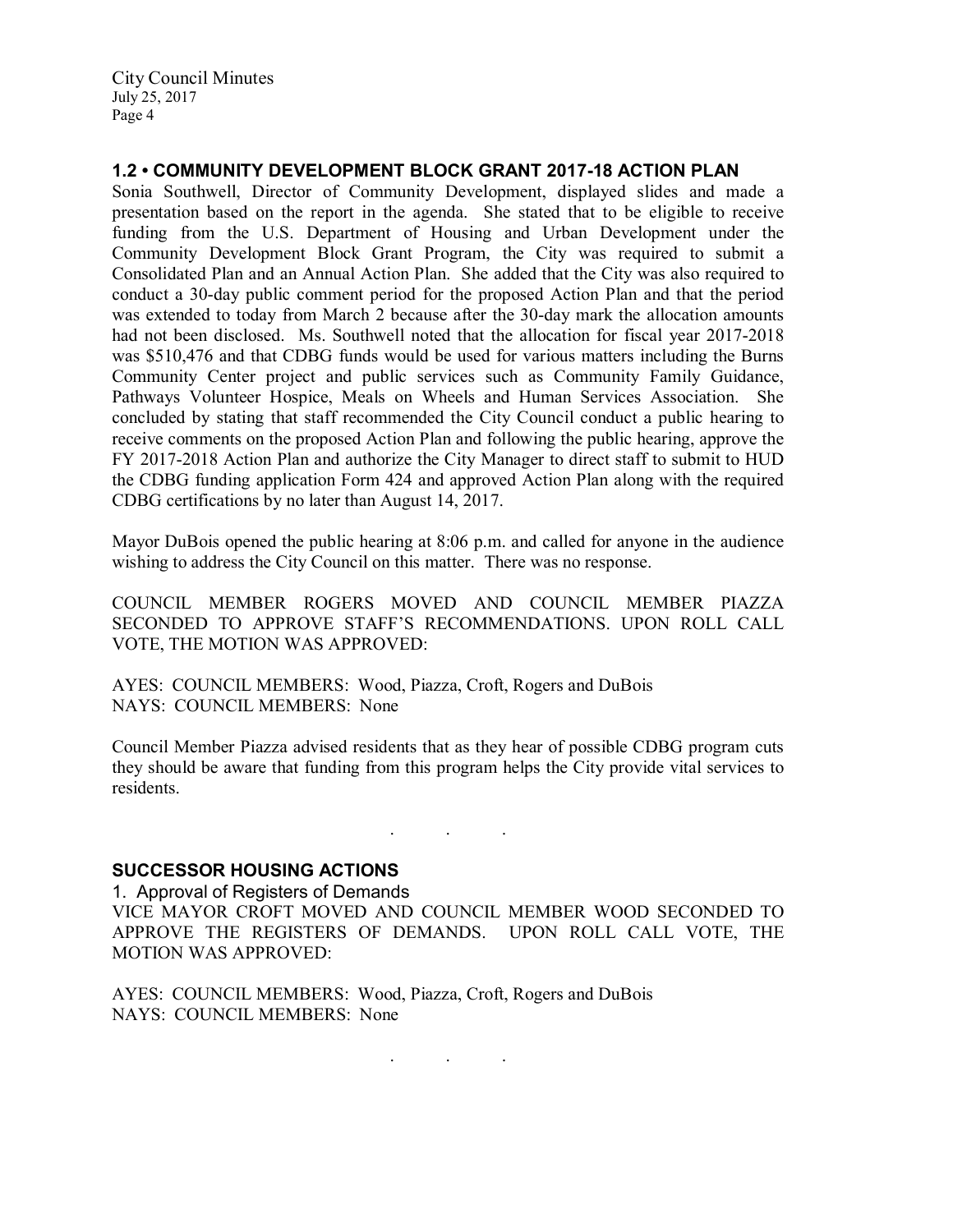#### ORAL COMMUNICATIONS:

Steven Cohen, Lakewood, addressed the City Council regarding a required permit for central heating and air conditioning at his inherited property.

Kurt Nielsen, Lakewood, requested that a Sheriff representative follow up with him on speeding concerns and requested staff assistance for parking citations.

Arthur Pinette, Lakewood, submitted a petition from residents of Quigley Avenue and Ostrom Avenue pertaining to a car wash and car service permit that was approved at a Planning and Environment Commission meeting. He addressed the City Council regarding the reasons for their opposition to the car wash and car service permit.

Alan Gafford, Lakewood, commented on the recognition of Lakewood as a city with paved streets and no potholes. He thanked City Manager Howard Chambers for all he had done in 41 years and wished him a happy retirement.

. . .

Steve Skolnik, for the City Attorney, commented on the petition submitted against the action taken at the Planning Commission meeting and stated that the process included deadlines and legal requirements in the City Code for appealing a decision made by the Planning Commission. Mr. Skolnik suggested that Mr. Pinette speak with Ms. Southwell as soon as possible if he was considering appealing the decision.

At 8:22 p.m. Mayor DuBois invited all of those in attendance to enjoy a slice of cake in honor of retiring City Manager Howard Chambers.

. . .

. . .

#### CLOSED SESSION:

At 8:37 p.m., Mayor DuBois announced that the City Council would recess to a closed session.

PUBLIC EMPLOYMENT, Pursuant to Government Code §54957 Title: City Manager

CONFERENCE WITH LABOR NEGOTIATORS; Pursuant to Government Code §54957.6 Agency designated representatives: City Manager, City Attorney, HR Manager Unrepresented employee: City Manager (designate)

At 9:07 p.m., the City Council reconvened with all members present.

Steve Skolnik, for the City Attorney, announced that no action was taken during closed session and he recommended that the City Council appoint Thaddeus McCormack to the City Manager position effective as soon as he was released from his current position and to direct